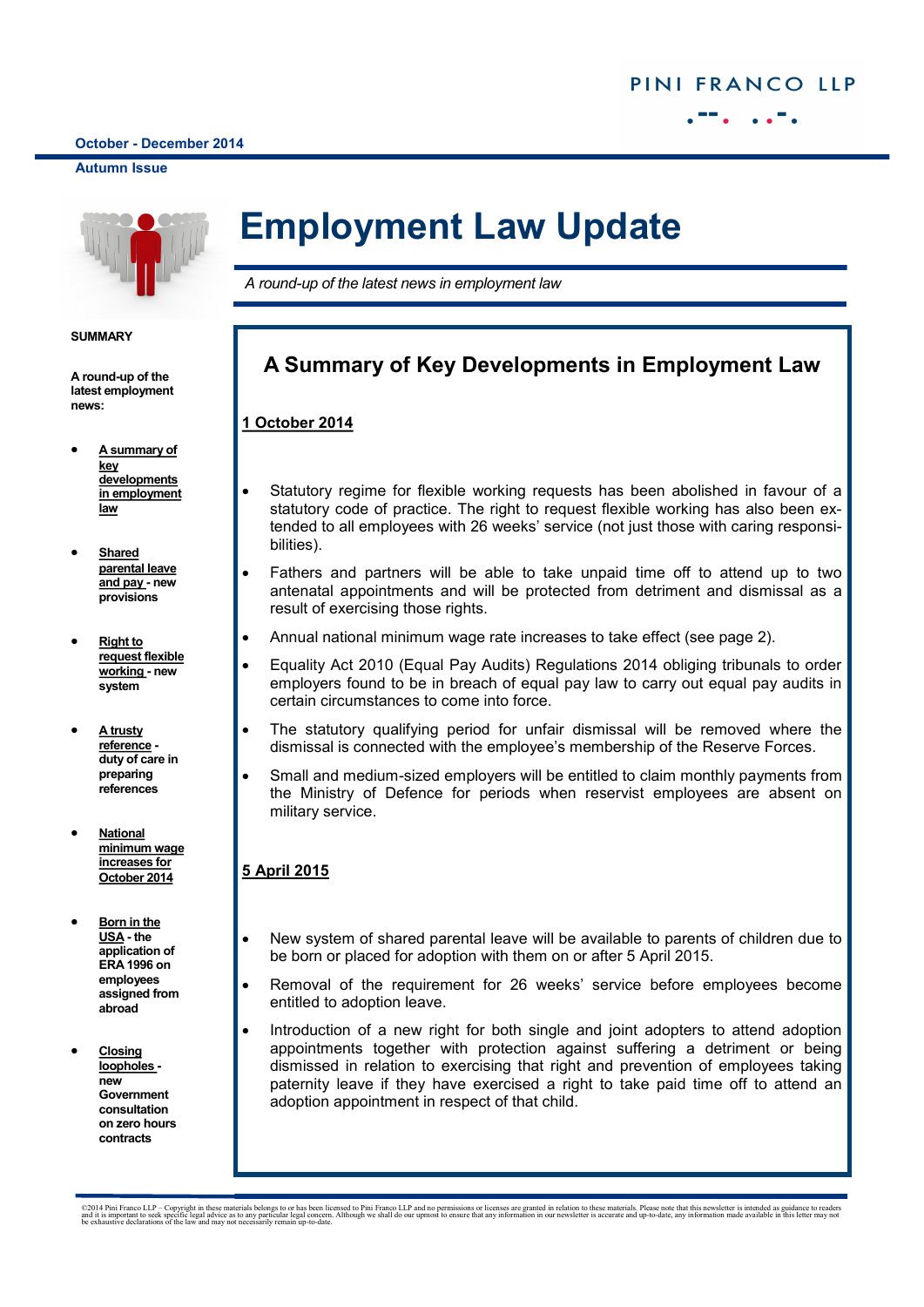## **A trusty reference**

| "The bank      | A recent case in the High Court saw a<br>casino in Mayfair bring a claim against an                                                                                                                                                                               |
|----------------|-------------------------------------------------------------------------------------------------------------------------------------------------------------------------------------------------------------------------------------------------------------------|
| owed a duty    | Italian bank, Banca Nazionale del Lavoro,<br>for providing an inaccurate reference for a                                                                                                                                                                          |
| to exercise    | customer.                                                                                                                                                                                                                                                         |
| reasonable     | The Bank described the customer as<br>"trustworthy up to the extent of £1.6 million<br>in any one week". This prompted the casino                                                                                                                                 |
| skill and care | to grant the customer a cheque-cashing<br>facility. Needless to say, the customer had                                                                                                                                                                             |
| in preparing   | a fantastic time presenting cheques that<br>turned out to be forgeries.                                                                                                                                                                                           |
| the            | It then came to light that this customer had                                                                                                                                                                                                                      |
| reference."    | never even had funds in his bank account -<br>which begs the question of how the bank<br>came up with the reference for £1.6 million.<br>The answer to this was an overzealous<br>bank employee who, according to the Bank,<br>had allegedly given the inaccurate |

The casino was entitled to recover the amount paid out under the facility, subject to a deduction of 15% for contributory negligence. In awarding the damages, the Judge concluded: "*The bank owed a duty to exercise reasonable skill and care in preparing the reference. That it failed to do. The account had a nil balance. On any view, reasonable skill and care cannot have been exercised."*

The decision of the High Court is a reminder of the circumstances in which a duty of care can arise when giving a response and the consequences resulting from a breach of this duty of care by the actions of an employee.

*(Playboy Club London Ltd and others v. Banca Nazionale Del Lavoro SPA [2014] EWHC 2613 (QB)*

# **National minimum wage increases for October 2014**

The Government has announced the following increases in the national minimum wage, which will take effect from 1 October 2014.

The new rates are as follows:

reference without actual authority.

- The **standard adult rate** (for workers aged 21 and over) will rise by 3% to **£6.50 an hour** .
- The **youth development rate** (for workers aged between 18 and 20) will rise by 2% to **£5.13 an hour**.
- The **young workers rate** (for workers aged under 18 but above the compulsory school age who are not apprentices) will rise by 2% to **£3.79 an hour** .
- The rate for **apprentices** will rise by 2% to **£2.73 an hour**.
- The **accommodation offset** will rise by 3.5% to **£5.08 a day**.

<sup>©2014</sup> Pini Franco LLP – Copyright in these materials belongs to or has been licensed to Pini Franco LLP and no permissions or licenses are granted in relation to these materials. Please note that this newsletter is intende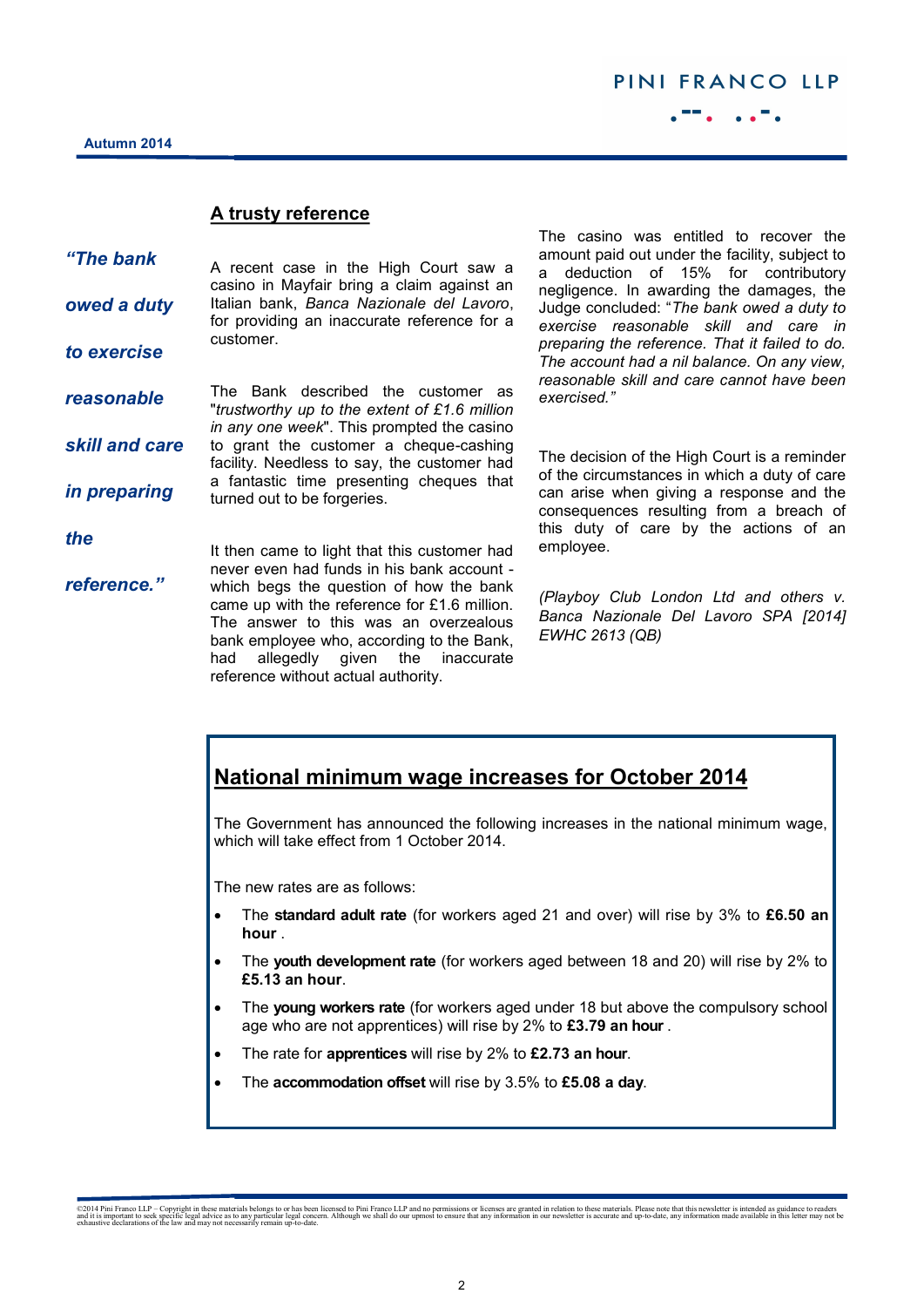# PINI FRANCO LLP

### **Autumn 2014**



# **Born in the USA**

The Employment Appeal Tribunal ("**EAT**") has upheld a tribunal's decision that a US citizen ("**Mr Fuller**") employed by a US company, who was required to spend around 49% of his working time in Great Britain, could not pursue unfair dismissal or discrimination claims in an employment tribunal. The Employment Judge made it clear that the Employment Rights Act 1996 did not apply as Mr Fuller had not given up his base in the US and moved to Great Britain, despite carrying out work in Great Britain and other countries. He had entered into a contract with an "overwhelmingly close connection" with the US and this contract had not been overtaken by events. Further, the dismissal had been carried out in the US, and the employee's assignment to Great Britain had finished before his employment was eventually *"tribunals will look at all of the circumstances surrounding an employee's assignment "*

> terminated. In these circumstances, the Judge had been entitled to decide that the employee did not have the required connection with Great Britain and British

employment law for him to be protected by the relevant legislation.

Notwithstanding its decision, the EAT accepted that "*it may be thought to be odd that a person working in this country does not have the protection of discrimination laws applicable to those who may work in the same office as he does*" and it agreed that many might argue that "*an employer who requires his employees to spend considerable time working in Great Britain should thereby be subject to legislation enacted by the British Parliament*".

*A note to employers:* tribunals will look at all of the circumstances surrounding an employee's assignment when deciding whether there is a connection with one country or another. Physically working in Britain does not mean that an employee has severed ties with his home country nor that he is protected under British employment law. However, a tribunal in these cases will usually consider all the facts in determining how close a connection there is to Great Britain. It is therefore important for employers to treat these matters with extreme care.

©2014 Pini Franco LLP – Copyright in these materials belongs to or has been licensed to Pini Franco LLP and no permissions or licenses are granted in relation to these materials. Please note that this newsletter is intende